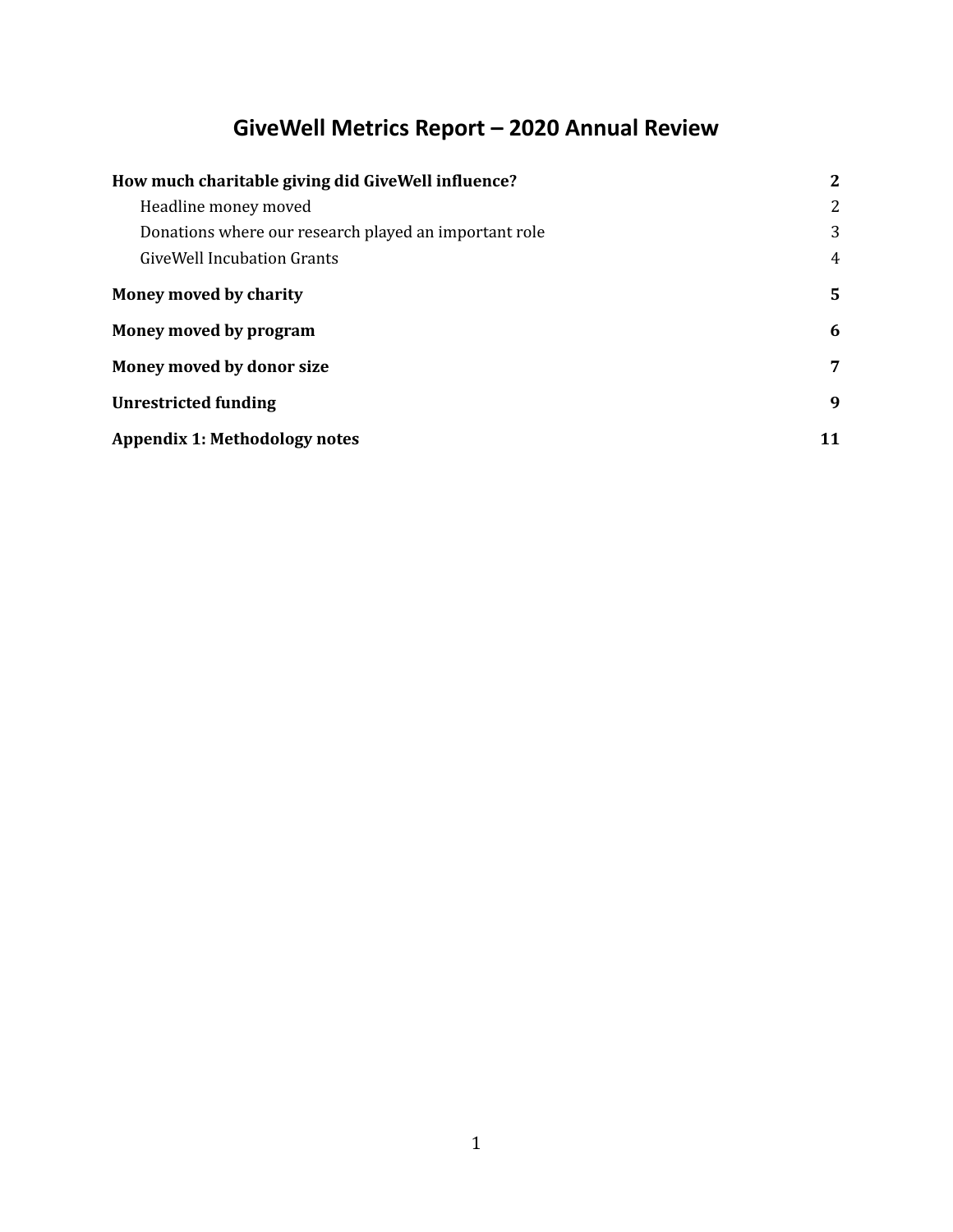# <span id="page-1-0"></span>**How much charitable giving did GiveWell influence?**

GiveWell is dedicated to finding outstanding giving opportunities and publishing the full details of our analysis to help donors decide where to give. In this report, we review what we know about how our research impacted donors last year. In 2020, GiveWell influenced charitable giving in several ways. The following table summarizes our understanding of this influence. The sections that follow provide more details and discuss the uncertainty involved in producing this estimate.

| <b>Type of donation influenced</b>                       | Amount        |  |  |
|----------------------------------------------------------|---------------|--|--|
| Money moved to traditional charity recommendations:      |               |  |  |
| <b>Grants from Open Philanthropy</b>                     | \$91,892,168  |  |  |
| Donations from other donors who gave \$1 million or more | \$20,714,872  |  |  |
| Donations from donors who gave under \$1 million         | \$111,893,375 |  |  |
| <b>GiveWell Incubation Grants</b>                        | \$19,237,159  |  |  |
| <b>Headline money moved</b>                              | \$243,737,574 |  |  |
| Donations where our research played an important role    | \$6,222,788   |  |  |
| Best guess of total money directed to charities          | \$246,848,968 |  |  |

### <span id="page-1-1"></span>*Headline money moved*

In 2020, GiveWell tracked \$244 million in money moved in donations to our recommended charities or through our Incubation Grants program.<sup>1</sup> This total includes \$91.9 million in Open Philanthropy grants to our recommended charities,  $2 \sin 19.2$  million in Incubation Grants, \$20.7 million in donations from several donors each giving more than \$1 million, and \$111.9 million in donations from donors each giving under \$1 million.<sup>3</sup> As described in the appendix on page 11, we only include donations that we are confident were influenced by our recommendations.

Note that in the chart below, money moved shown for previous years may not correspond precisely with figures presented in past metrics reports. We sometimes receive new information after publishing our annual reports. For example, a donor may inform us of a

<sup>&</sup>lt;sup>1</sup> In previous years, Incubation Grants have been almost entirely funded by Open Philanthropy. However, in 2020, other donors funded around 47% (\$9.1 million) of Incubation Grants. For more on GiveWell Incubation Grants, see [https://www.givewell.org/research/incubation-grants.](https://www.givewell.org/research/incubation-grants)

<sup>&</sup>lt;sup>2</sup> For more on Open Philanthropy, see [https://www.openphilanthropy.org.](https://www.openphilanthropy.org/)

<sup>3</sup> These figures exclude \$1.7 million that was reallocated from an unrestricted donation in 2019 and subsequently granted to charities in 2020. This money remains counted as "unrestricted" for the purposes of this report. In previous years, we manually adjusted our metrics data to count reallocated unrestricted donations as money moved. However, we have not done so this year because we believe this approach is suboptimal.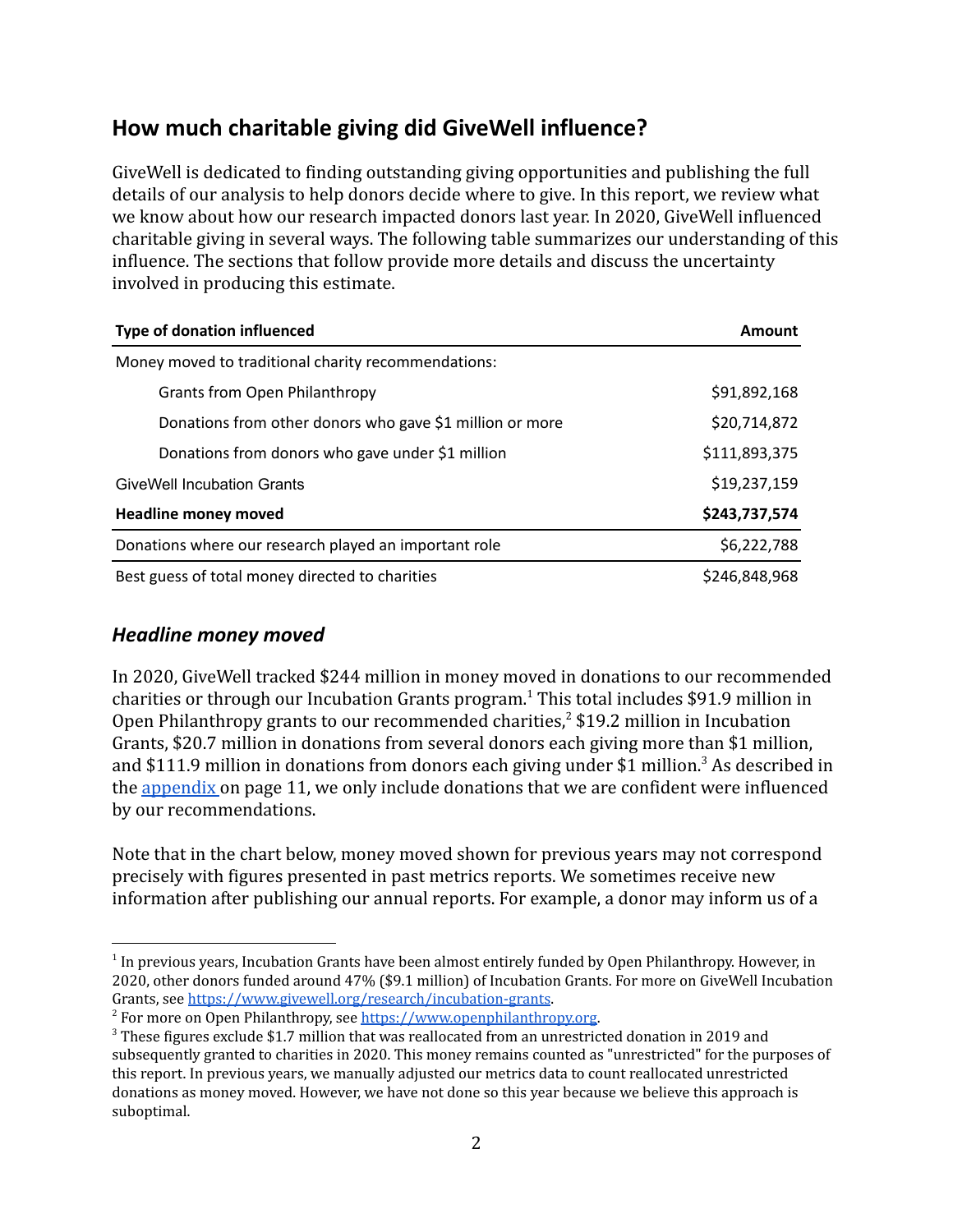donation they made in a previous year that wasn't included in our prior totals. These updates cause us to change our money moved for prior years.<sup>4</sup>



### <span id="page-2-0"></span>*Donations where our research played an important role*

Our research has played a significant role in the decisions of The Life You Can Save,  $5$  which makes charity recommendations and has cited our research. While we believe our research played an important role in this group's recommendations, it was not the only input into the process, and we therefore include it in a separate category from our headline money moved. We only count 50% of the donations where our research played an important role in our best guess of total money directed to charities because we believe that GiveWell is only partially responsible for this funding.

In 2020, there were several other groups that promoted effective giving and accepted donations to support GiveWell's top charities: EA Funds, Effective Altruism Foundation,

<sup>4</sup> Note that approximately \$200,000 in GiveWell Incubation Grant funding was mistakenly counted as 2019 money moved in last year's metrics report

<sup>(</sup>[https://files.givewell.org/files/metrics/GiveWell\\_Metrics\\_Report\\_2019.pdf](https://files.givewell.org/files/metrics/GiveWell_Metrics_Report_2019.pdf)), instead of 2020 money moved. We corrected the error for this year's report.

<sup>&</sup>lt;sup>5</sup> The Life You Can Save describes its process for selecting recommended charities at

[https://www.thelifeyoucansave.org/where-to-donate/selection-methodology.](https://www.thelifeyoucansave.org/where-to-donate/selection-methodology) Archived copy from November 2020 at

[http://web.archive.org/web/20201111194451/https://www.thelifeyoucansave.org/recommended-charities](http://web.archive.org/web/20201111194451/https://www.thelifeyoucansave.org/recommended-charities-methodology/) [-methodology/](http://web.archive.org/web/20201111194451/https://www.thelifeyoucansave.org/recommended-charities-methodology/).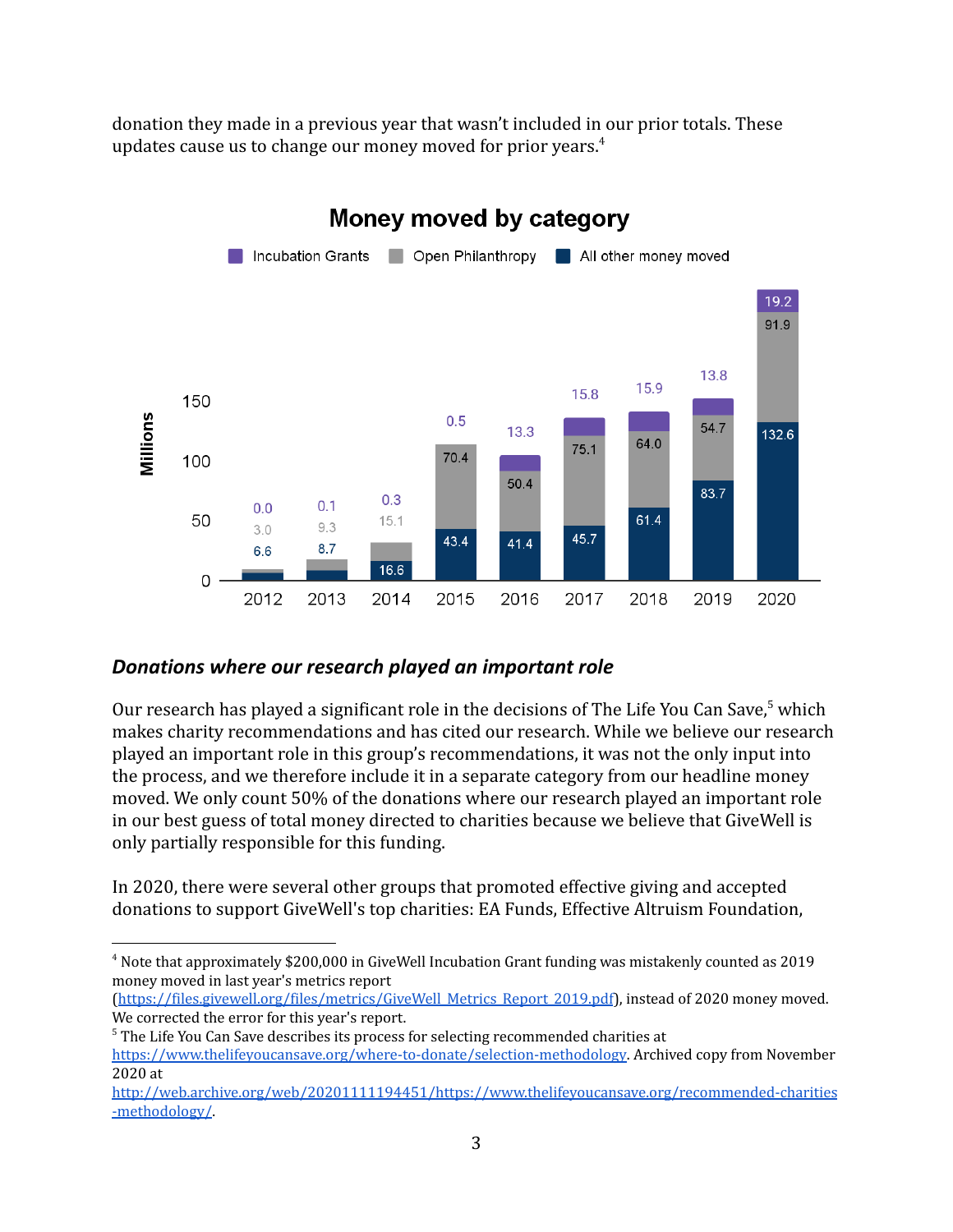Effective Altruism Australia, RC Forward, Founders Pledge, Stiftelsen Effekt, and effektiv-spenden.org. We have included donations made to these groups to support our top charities in our headline money moved. Our understanding is that GiveWell's research is the sole input into these groups' recommendation of our top charities.

| Group                         | <b>Funding directed by</b><br><b>GiveWell's recommendation</b> | Amount we have counted in<br>our headline money moved |
|-------------------------------|----------------------------------------------------------------|-------------------------------------------------------|
| <b>EA Funds</b>               | \$1,899,446                                                    | \$1,899,446                                           |
| The Life You Can Save         | \$6,222,788                                                    | \$0                                                   |
| Effective Altruism Foundation | \$2,696,829                                                    | \$2,696,829                                           |
| Effective Altruism Australia  | \$2,064,582                                                    | \$2,064,582                                           |
| <b>RC</b> Forward             | \$1,098,753                                                    | \$1,098,753                                           |
| <b>Founders Pledge</b>        | \$454.610                                                      | \$454,610                                             |
| Stiftelsen Effekt             | \$374.196                                                      | \$374,196                                             |
| effektiv-spenden.org          | \$657,885                                                      | \$657,885                                             |
| <b>Total</b>                  | \$15,469,089                                                   | \$9,246,301                                           |

### <span id="page-3-0"></span>*GiveWell Incubation Grants*

Our work on GiveWell Incubation Grants involves considering organizations for support at any point in their development. In 2020, on GiveWell's recommendation, Incubation Grants were made by EA Funds (\$4.4 million), Open Philanthropy (\$10.1 million), and private donors (\$4.4 million), and from GiveWell's unrestricted funding (\$0.25 million). Several Incubation Grants in 2020 were made in response to the COVID-19 pandemic.<sup>6</sup> For a full list of grants, see [https://www.givewell.org/research/incubation-grants.](https://www.givewell.org/research/incubation-grants)<sup>7</sup> Prior to 2018, we excluded these grants from our headline money moved figure. We have included them for the past three years because Incubation Grants are now an ongoing, major part of our work to move money to outstanding charities.

<sup>6</sup> For additional details on our COVID-19 grantmaking, see

[https://www.givewell.org/research/incubation-grants/covid-19-grantmaking-2020.](https://www.givewell.org/research/incubation-grants/covid-19-grantmaking-2020)

 $7$  There is often a lag between when we recommend a grant and when we complete a write-up on that grant and publish it on our website, so this list may not be fully up to date.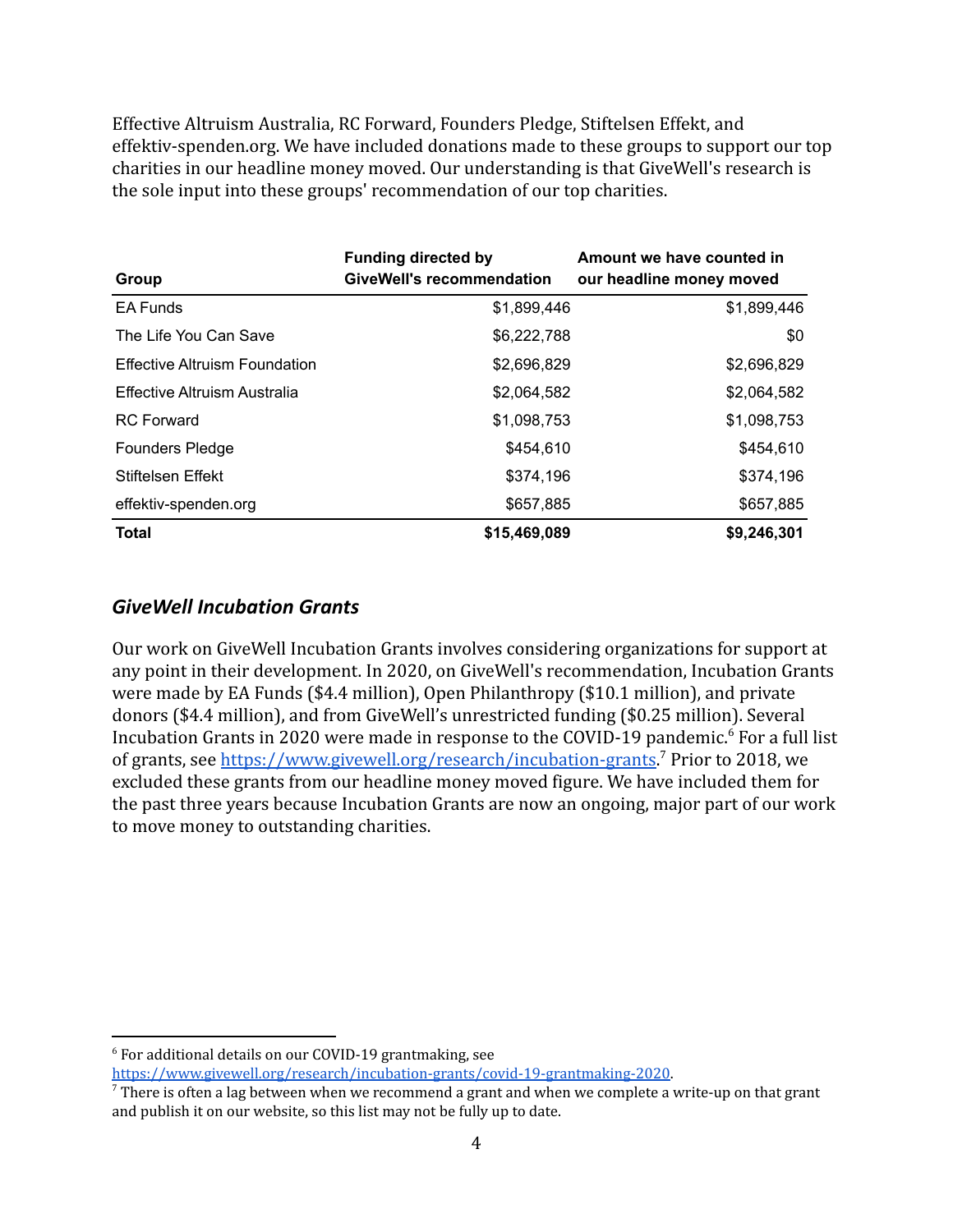# <span id="page-4-0"></span>**Money moved by charity**

*Note: In this section, we exclude GiveWell Incubation Grants when referring to "money moved."*

Our nine top charities received the majority of our money moved (\$221.2 million). Our nine standout charities $8$  received a total of \$2.2 million.

Evidence Action runs two programs we recommend: Deworm the World and Dispensers for Safe Water.<sup>9</sup> In 2020, Evidence Action reported \$1.1 million in donations that were not restricted to those recommended programs but were attributable to GiveWell. We include these unrestricted donations in our money moved because we believe these donors were acting on the basis of our recommendation, possibly without the knowledge that we only recommend specific programs run by Evidence Action.

 $8$  In October 2021, we discontinued the standout charity designation: [https://blog.givewell.org/2021/10/05/discontinuing-standout-charity-designation/.](https://blog.givewell.org/2021/10/05/discontinuing-standout-charity-designation/)

<sup>&</sup>lt;sup>9</sup> Dispensers for Safe Water was one of our standout charities, a designation we discontinued in October 2021.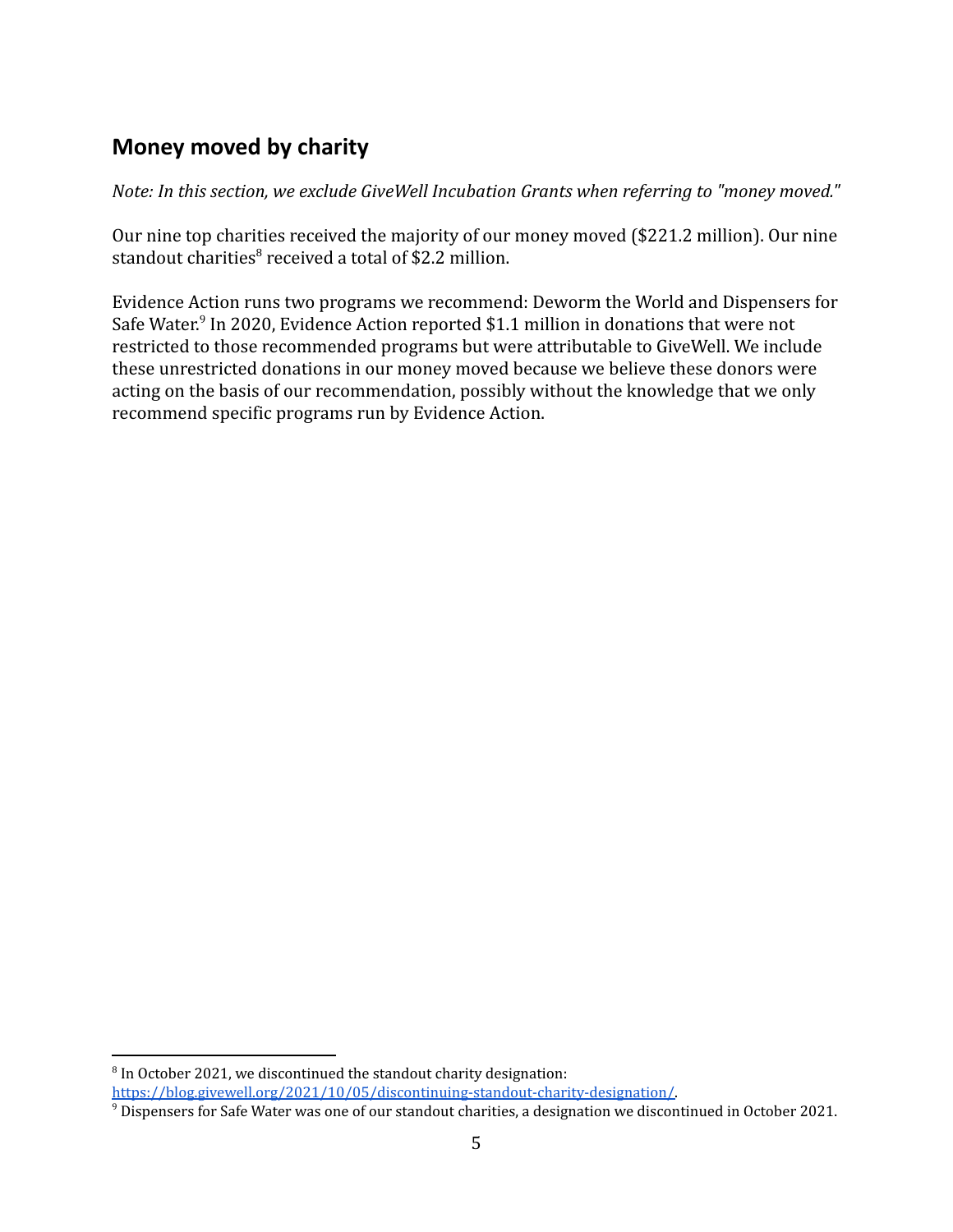|                                             | Open         |                            |                      |       |
|---------------------------------------------|--------------|----------------------------|----------------------|-------|
| Organization                                | Philanthropy | <b>Other donors</b>        | <b>Total</b>         | %     |
| Malaria Consortium (SMC program)            | \$49,018,924 | \$19,996,325               | \$69,015,249         | 30.7% |
| <b>Against Malaria Foundation</b>           | \$6,651,000  | \$54,177,825               | \$60,828,825         | 27.1% |
| GiveDirectly                                | \$500,000    | \$41,144,770               | \$41,644,770         | 18.5% |
| New Incentives                              | \$16,785,243 | \$1,491,622                | \$18,276,865         | 8.1%  |
| Helen Keller International (VAS program)    | \$8,059,000  | \$7,631,700                | \$15,690,700         | 7.0%  |
| Evidence Action (Deworm the World)          | \$4,103,000  | \$2,632,882                | \$6,735,882          | 3.0%  |
| SCI Foundation (Schistosomiasis Control     |              |                            |                      |       |
| Initiative)                                 | \$3,129,000  | \$932,584                  | \$4,061,584          | 1.8%  |
| Sightsavers (deworming program)             | \$2,796,000  | \$1,120,707                | \$3,916,707          | 1.7%  |
| <b>Evidence Action Unrestricted</b>         | \$0          | \$1,115,511                | \$1,115,511          | 0.5%  |
| END Fund (deworming program)                | \$500,000    | \$485,449                  | \$985,449            | 0.4%  |
| Development Media International             | \$0          | \$884,720                  | \$884,720            | 0.4%  |
| Iodine Global Network                       | \$50,000     | \$379,823                  | \$429,823            | 0.2%  |
| <b>GAIN (Universal Salt Iodization)</b>     | \$50,000     | \$137,546                  | \$187,546            | 0.1%  |
| Living Goods                                | \$50,000     | \$129,049                  | \$179,049            | 0.1%  |
| <b>Project Healthy Children</b>             | \$50,000     | \$119,844                  | \$169,844            | 0.1%  |
| <b>Food Fortification Initiative</b>        | \$50,000     | \$105,001                  | \$155,001            | 0.1%  |
| Evidence Action (Dispensers for Safe Water) | \$50,000     | \$94,312                   | \$144,312            | 0.1%  |
| Zusha! Road Safety Campaign                 | \$50,000     | \$20,071                   | \$70,071             | 0.0%  |
| Precision Agriculture for Development       | \$0          | \$8,505                    | \$8,505              | 0.0%  |
| Other/previously recommended charities      | \$0          | \$0                        | \$0                  | 0.0%  |
| <b>Total</b>                                |              | \$91,892,168 \$132,608,247 | \$224,500,415 100.0% |       |

### <span id="page-5-0"></span>**Money moved by program**

*Note: In this section, we exclude GiveWell Incubation Grants when referring to "money moved."*

The majority of our money moved was directed to malaria prevention programs (Malaria Consortium's seasonal malaria chemoprevention program and AMF's program to distribute long-lasting insecticide-treated nets). Of our money moved, 18.5% was directed to cash transfers (GiveDirectly), 8.1% to conditional cash transfers to promote vaccination (New Incentives), 7% to vitamin A supplementation (Helen Keller International), and 7% to deworming (SCI Foundation, Sightsavers, END Fund, and Evidence Action's Deworm the World). Other programs each received less than  $1\%$  of our total money moved.<sup>10</sup>

<sup>&</sup>lt;sup>10</sup> Note that the program row marked "Other" refers almost entirely to unrestricted donations to Evidence Action.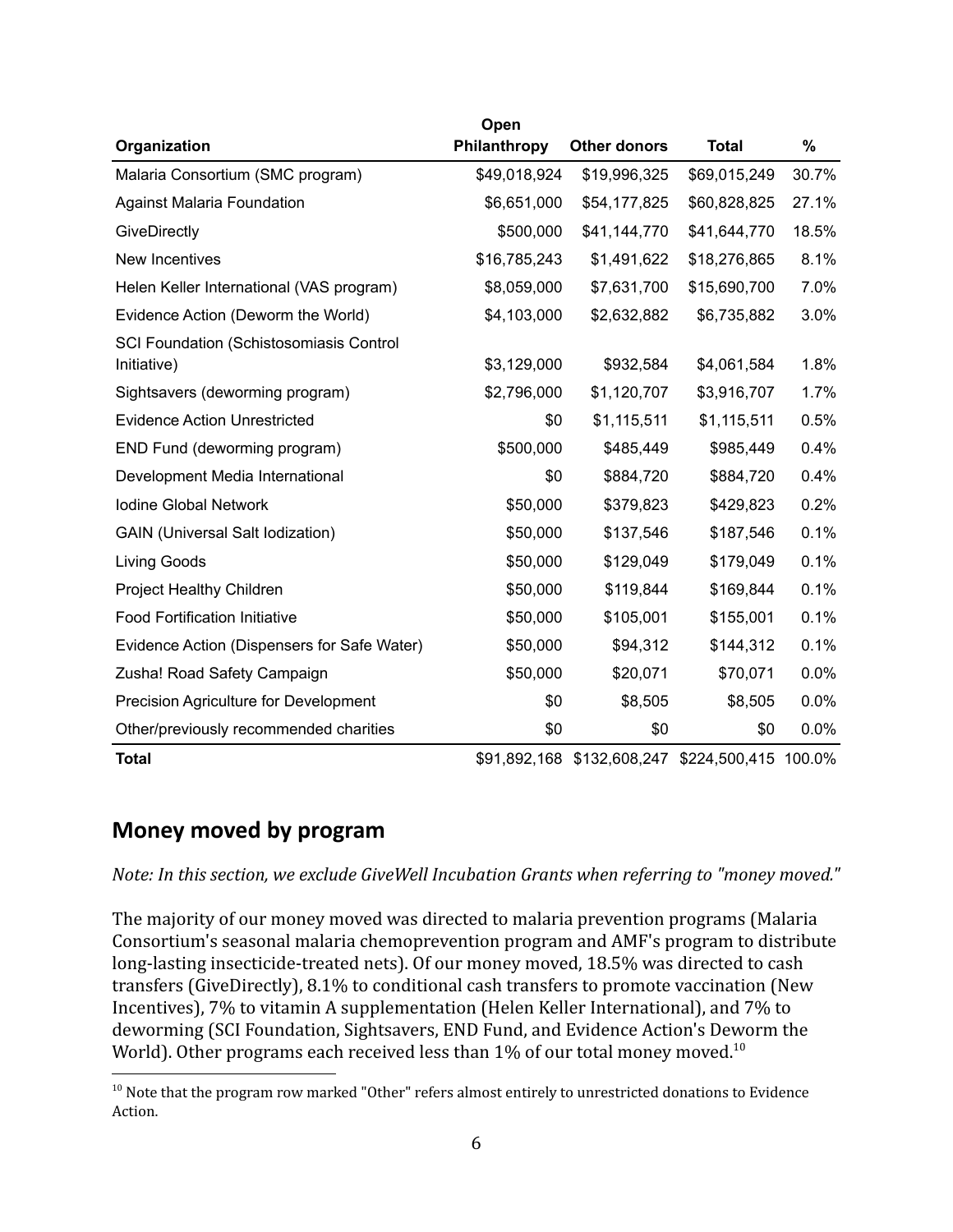|                                                                      | Open         | <b>Other</b>                             |              |         |
|----------------------------------------------------------------------|--------------|------------------------------------------|--------------|---------|
| Program                                                              | Philanthropy | donors                                   | <b>Total</b> | %       |
| Seasonal Malaria Chemoprevention                                     | \$49,018,924 | \$19,996,325                             | \$69,015,249 | 30.7%   |
| Mass Distribution of Long-Lasting<br><b>Insecticide-Treated Nets</b> | \$6,651,000  | \$54,177,825                             | \$60,828,825 | 27.1%   |
| <b>Unconditional Cash Transfers</b>                                  | \$500,000    | \$41,144,770                             | \$41,644,770 | 18.5%   |
| <b>Conditional Cash Transfers to Promote</b><br>Vaccination          | \$16,785,243 | \$1,491,622                              | \$18,276,865 | 8.1%    |
| Deworming                                                            | \$10,528,000 | \$5,171,623                              | \$15,699,623 | 7.0%    |
| Vitamin A Supplementation                                            | \$8,059,000  | \$7,631,700                              | \$15,690,700 | 7.0%    |
| Other                                                                | \$0          | \$1,124,016                              | \$1,124,016  | 0.5%    |
| Mass Media to Promote Behavior Change                                | \$0          | \$884,720                                | \$884,720    | 0.4%    |
| Salt lodization                                                      | \$100,000    | \$517,369                                | \$617,369    | 0.3%    |
| <b>Food Fortification Programs</b>                                   | \$100,000    | \$224,845                                | \$324,845    | 0.1%    |
| <b>Community Health Promotion</b>                                    | \$50,000     | \$129,049                                | \$179,049    | 0.1%    |
| Decontamination of Drinking Water                                    | \$50,000     | \$94,312                                 | \$144,312    | 0.1%    |
| Road Safety                                                          | \$50,000     | \$20,071                                 | \$70,071     | $0.0\%$ |
| <b>Total</b>                                                         |              | \$91,892,168 \$132,608,247 \$224,500,415 |              | 100.0%  |

### <span id="page-6-0"></span>**Money moved by donor size**

*Note: In this section, we exclude donations from Open Philanthropy.*

The data in this section includes donations for which we have known donor level data. Donations for which we do not have donor level data account for roughly 39% of the total value of our money moved, excluding Open Philanthropy.

We report money moved by donor size for donations that we can attribute to individual donors, instead of attempting to estimate how the 39% of unattributed donations would break down across our donor size buckets.<sup>11</sup> Note that the data we use to generate our money moved by donor size table is roughly but not exactly the same as the data we use for our headline money moved figure.<sup>12</sup>

<sup>&</sup>lt;sup>11</sup> We believe we have data on 100% of donors giving \$1 million or more. As noted previously, the \$20.7 million figure we provide for money moved in 2020 from donors giving \$1 million or more excludes \$1.7 million that was reallocated from unrestricted funding in 2019 and subsequently granted to charities in 2020. This money remains counted as "unrestricted" for the purposes of this report.

 $12$  The headline money moved figure is our best estimate of the money we directed to charities in 2020.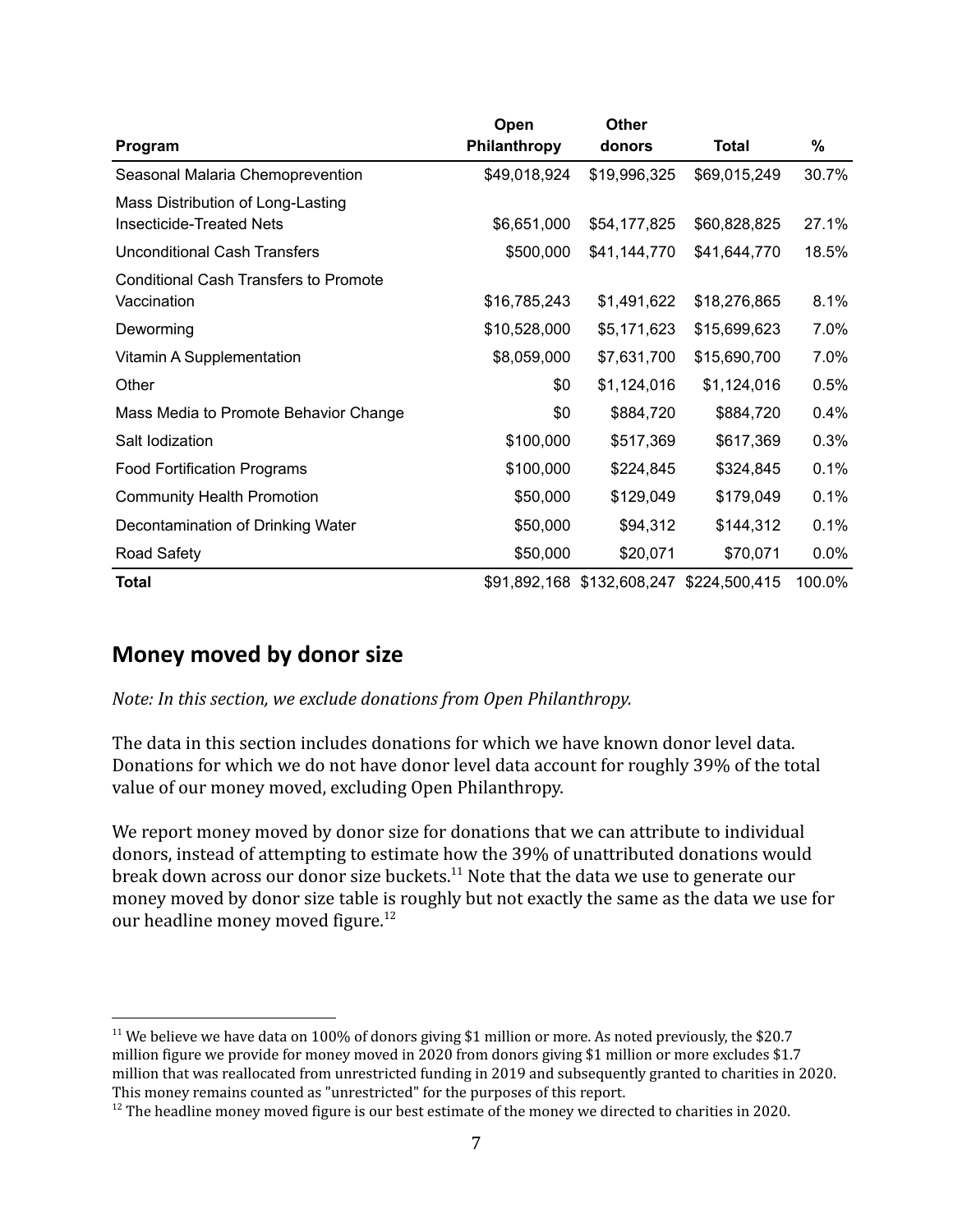In 2020, we saw growth in the amount donated by donors in each size category that we reviewed, from donors that we can identify.<sup>13</sup> Donations from donors giving between \$100,000 and \$1 million increased the most, by 82%. Similar to past years, the vast majority of our money moved came from a small number of donors giving large amounts. In 2020, we estimate that 93% of our money moved, excluding unattributed donations and Open Philanthropy, came from donors who gave \$1,000 or more. One quarter of money moved came from donors who gave \$1 million or more.

*Amount donated by total amount given per donor in each of the last three years, where unique donors are known (excluding Open Philanthropy):*

|                           | <b>Amount donated</b> |              |              |  |  |
|---------------------------|-----------------------|--------------|--------------|--|--|
| Size buckets              | 2018                  | 2019         | 2020         |  |  |
| \$1,000,000+              | \$18,630,495          | \$14,585,000 | \$20,714,872 |  |  |
| \$100,000 - \$999,999     | \$6,316,985           | \$9,571,885  | \$17,393,484 |  |  |
| \$10,000 - \$99,999       | \$11,893,787          | \$14,146,019 | \$21,501,867 |  |  |
| $$1,000 - $9,999$         | \$10,691,256          | \$11,374,566 | \$16,775,502 |  |  |
| $$100 - $999$             | \$3,277,539           | \$3,194,595  | \$5,349,560  |  |  |
| $$0 - $99$                | \$297,460             | \$247,049    | \$383,411    |  |  |
| Total (from known donors) | \$51,107,522          | \$53,119,114 | \$82,118,696 |  |  |

 $13$  Due to an error, the figures we provided in our 2019 metrics report

<sup>(</sup>[https://files.givewell.org/files/metrics/GiveWell\\_Metrics\\_Report\\_2019.pdf](https://files.givewell.org/files/metrics/GiveWell_Metrics_Report_2019.pdf)) for money moved by donor size in 2019 included a number of donations that should have been excluded as anonymous. We have since corrected the error. As a result, the figures in this year's metrics report for 2019 money moved by donor size are significantly lower than those reported in the 2019 metrics report. See, for example, that the total in the table for donations by donor size is \$53,119,114 in 2019 in this year's report, but was \$64,327,610 in 2019 in last year's report. Note that this error does not affect total money moved, only the portion of money moved for which we know a donor's total 2019 donation.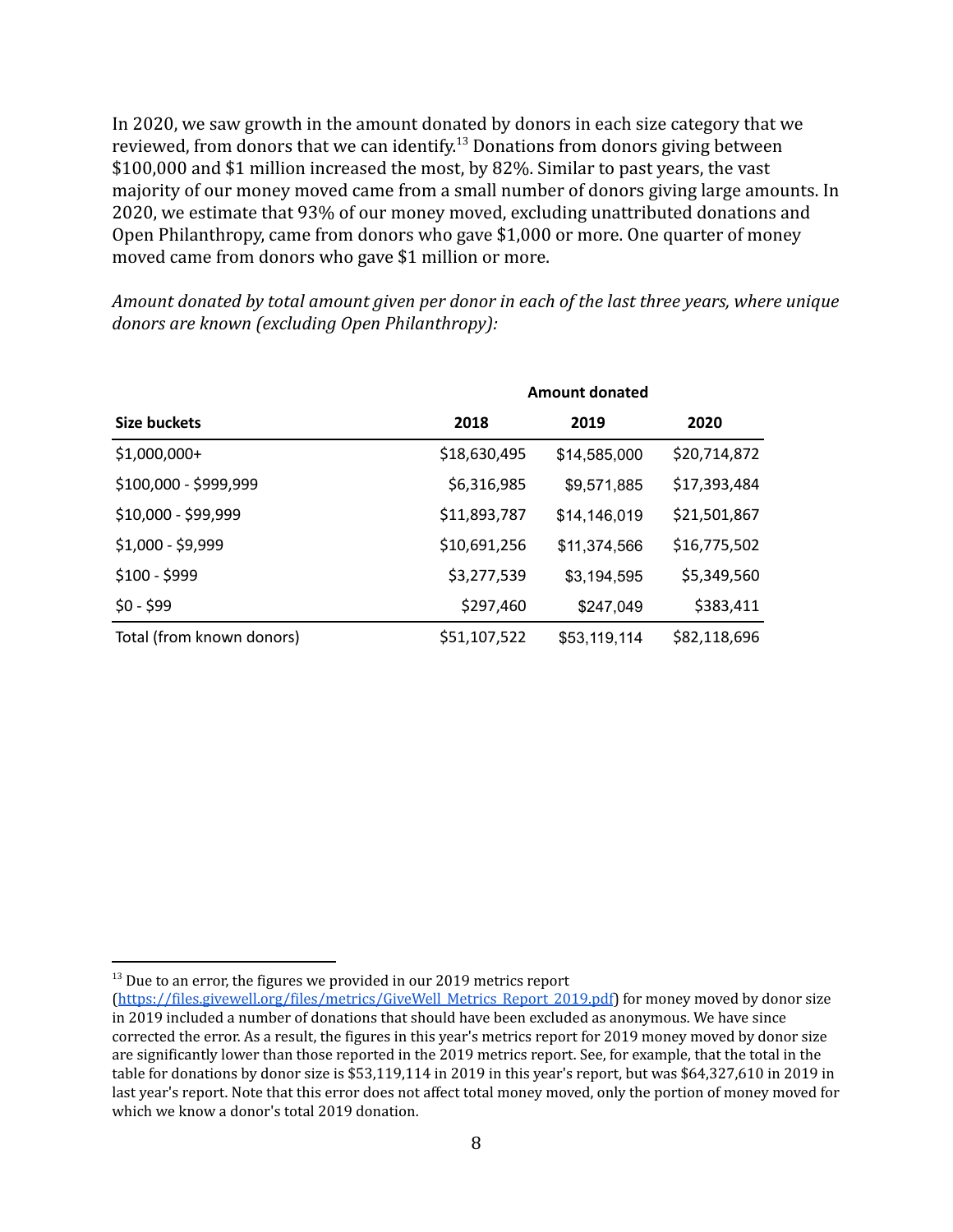*Percentage of money moved by total amount given per donor in each of the last three years, where unique donors are known (excluding Open Philanthropy):*

| Size buckets                          | 2018         | 2019         | 2020         |  |  |  |
|---------------------------------------|--------------|--------------|--------------|--|--|--|
| $$1,000,000+$                         | 36.5%        | 27.5%        | 25.2%        |  |  |  |
| \$100,000 - \$999,999                 | 12.4%        | 18.0%        | 21.2%        |  |  |  |
| \$10,000 - \$99,999                   | 23.3%        | 26.6%        | 26.2%        |  |  |  |
| $$1,000 - $9,999$                     | 20.9%        | 21.4%        | 20.4%        |  |  |  |
| $$100 - $999$                         | 6.4%         | 6.0%         | 6.5%         |  |  |  |
| $$0 - $99$                            | 0.6%         | 0.5%         | 0.5%         |  |  |  |
| Total money moved (from known donors) | \$51,107,522 | \$53,119,114 | \$82,118,696 |  |  |  |

#### **Percentage of total amount donated for each size bucket**

### <span id="page-8-0"></span>**Unrestricted funding**

In 2020, we used unrestricted funds primarily for operating costs, with one exception. In July 2021, GiveWell's Board of Directors voted to reallocate \$25.8 million in unrestricted funds to making grants at GiveWell's discretion.<sup>14</sup>

All other unrestricted funding has been allocated to current and future operating costs. GiveWell's total operating expenses in 2020 were \$8.5 million.<sup>15</sup> Note that this figure refers to GiveWell's fiscal year (January-December) rather than to the metrics year (February-January).

We do not count funds we use for our operating costs in our money moved but share a breakdown of them to give more context on the overall level of funds supporting GiveWell and our research. GiveWell raised \$43.6 million in unrestricted funding in 2020, compared to \$19 million in 2019.<sup>16</sup>

<https://www.givewell.org/about/official-records/Excess-Assets-Policy>.

<sup>&</sup>lt;sup>14</sup> These funds were reallocated as part of our single donor revenue cap and "excess assets policy." The single donor revenue cap limits operating support from a single donor to avoid overreliance on any individual source. Our excess assets policy ensures that we grant out excess funds once our level of unrestricted funding surpasses a particular threshold. For details on this policy, see here:

<sup>&</sup>lt;sup>15</sup> This excludes an in-kind donation of Google AdWords (valued at \$163,648), which we would not purchase at close to the same level if it were not donated.

<sup>&</sup>lt;sup>16</sup> Note that the 2020 unrestricted funding reported includes \$25.8 million in unrestricted donations that have been reallocated for grantmaking. Similarly, the 2019 unrestricted funding reported includes \$1.7 million in unrestricted funding that was reallocated for grantmaking. Although this funding is not being used for operating costs, we include these donations in our unrestricted funding estimates because they were initially provided to us as unrestricted funding. In addition to funds reallocated for grantmaking, 2019 unrestricted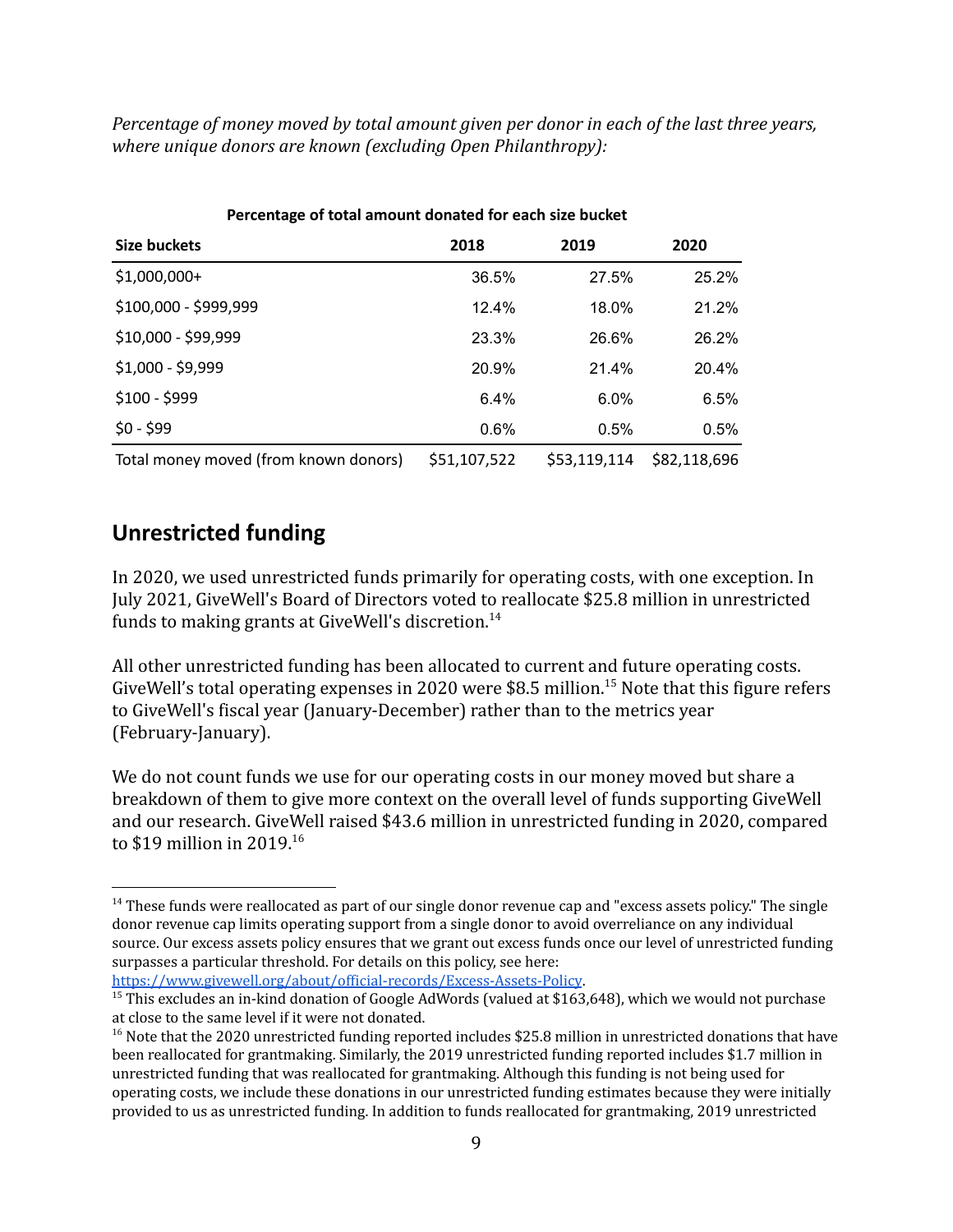The following table shows donors by size of unrestricted donation. Donors who donated \$100,000 or more per year, plus Open Philanthropy, contributed about 84% of GiveWell's unrestricted funding in 2020, up from 69% in 2019.

|                                                                  |                | <b>Number of donors</b> |       | <b>Amount donated</b> |              |              |
|------------------------------------------------------------------|----------------|-------------------------|-------|-----------------------|--------------|--------------|
| <b>Donor buckets</b>                                             | 2018           | 2019                    | 2020  | 2018                  | 2019         | 2020         |
| Open Philanthropy                                                | 1              | 1                       | 1     | \$3,204,727           | \$2,245,570  | \$2,389,753  |
| \$1,000,000+                                                     | 1              | 1                       | 3     | \$3,646,528           | \$8,000,000  | \$31,000,000 |
| \$100,000-\$999,999                                              | $\overline{7}$ | 13                      | 14    | \$1,481,660           | \$2,501,817  | \$3,171,739  |
| \$10,000 - \$99,999                                              | 63             | 115                     | 173   | \$1,847,532           | \$2,737,451  | \$3,778,133  |
| \$1,000 - \$9,999                                                | 308            | 544                     | 641   | \$1,058,597           | \$1,558,797  | \$1,813,384  |
| $$100 - $999$                                                    | 852            | 1184                    | 1648  | \$270,351             | \$340,417    | \$456,317    |
| $$0 - $99$                                                       | 2,919          | 3816                    | 6573  | \$68,367              | \$83,640     | \$146,413    |
| Anonymous donors                                                 | n/a            | n/a                     | n/a   | \$468,654             | \$1,173,065  | \$882,834    |
| Total                                                            | 4,150          | 4587                    | 9,053 | \$12,046,418          | \$18,640,757 | \$43,638,574 |
| Rent replacement value (rent<br>donated by the Open Philanthropy |                |                         |       |                       |              |              |
| Project LLC)                                                     |                |                         |       | \$393,432             | \$345,759    | 0            |
| Total with rent replacement value                                |                |                         |       | \$12,439,850          | \$18,986,516 | \$43,638,574 |
| % of total from \$100k+<br>donors                                |                |                         |       | 70%                   | 69%          | 84%          |

funding also includes an estimate for the replacement value of donated office space (estimated at about \$346,000).